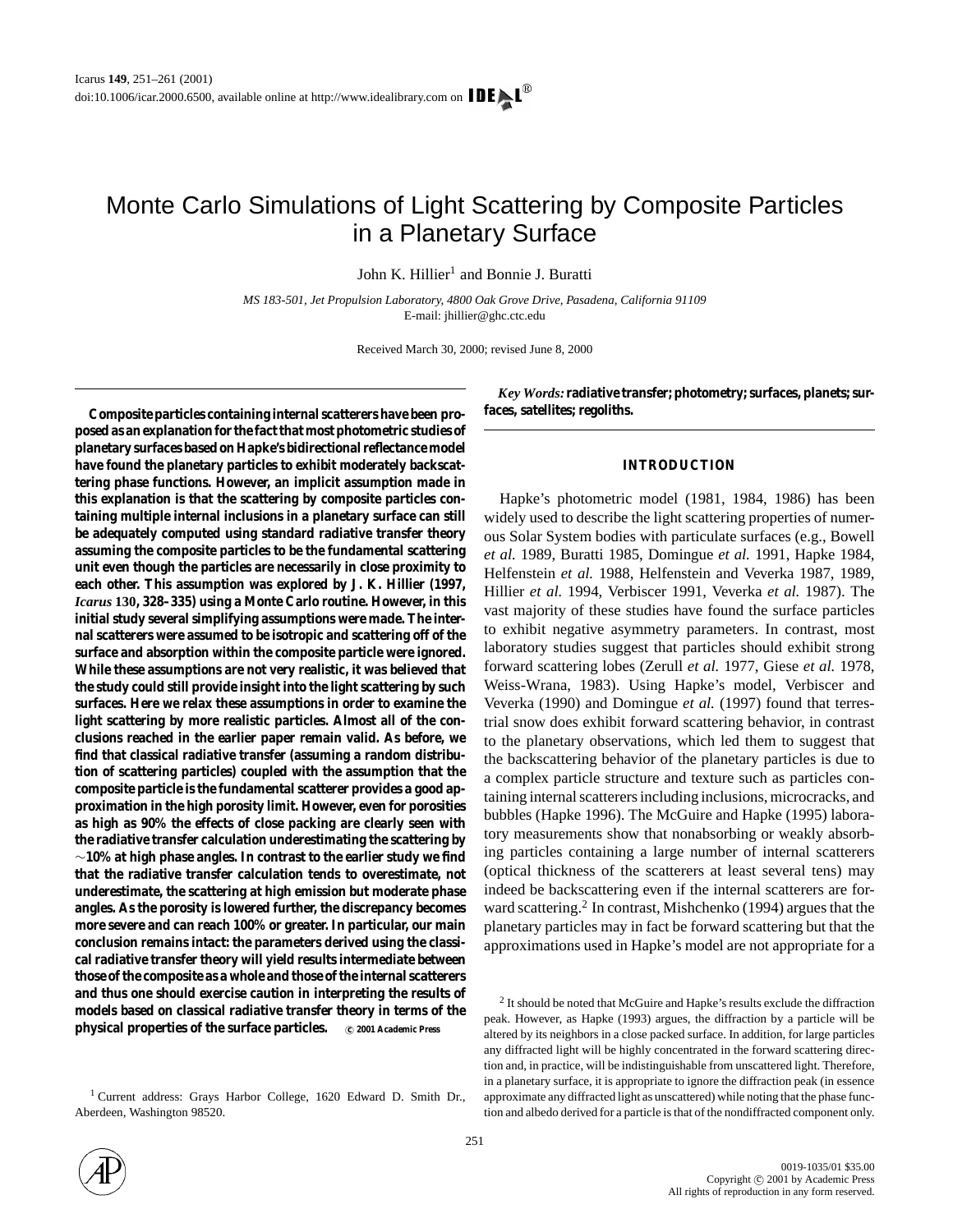close packed medium (such as a planetary surface) and lead to erroneous findings.

Hillier (1997; hereafter Paper 1) used a Monte-Carlo scattering model to examine the light scattering from composite particles in a planetary surface. This paper showed that the effects of close packing modify the scattering by composite particles in a complicated way. Classical radiative transfer, whether assuming the composite as a whole or the individual scatterers as the fundamental scattering unit, provides only a rough approximation of the actual scattering particularly at high incidence, emission, or phase angles. However, several simplifying assumptions were made in Paper 1. The internal scatterers were assumed to be isotropic. In addition, all scattering was assumed to occur off of the internal scatterers; scattering from the surface of the composite particle or absorption within the particle was ignored. Neither of these assumptions are very realistic. In this follow-up study we relax these assumptions to examine the light scattering from more realistic composite particles.

# **MODEL**

As was done in Paper 1, the planetary surface is assumed to consist of spherical particles containing randomly positioned internal scatterers. In Paper 1, all the scattering was assumed to occur from the internal scatterers and the internal scatterers were assumed to scatter isotropically. In this paper, these assumptions are relaxed. Scattering from the surface of, and absorption within, a composite particle are now both accounted for in the model. Further, the internal scatterers are now assumed to scatter light according to a Henyey-Greenstein phase function. With these refinements the individual particles in the surface are now described by a total of six parameters: the real and imaginary index of refraction of the composite particle  $(n_r$  and  $n_i)$ , the optical depth of absorption across a diameter of the particle,  $\tau_{\text{abs}}$ , the asymmetry parameter of the internal particle phase function, *g*, and the two parameters used in the original model—the internal particle single-scattering albedo,  $\tilde{\omega}_0$ , and the optical depth of internal scatterers across a diameter of the particle,  $\tau_{sc}$ . It should be noted that the absorption optical depth and imaginary refractive index are related to each other through the (unspecified) particle size. In the model the absorption within the composite particle is determined from the absorption optical depth. *n*<sup>i</sup> (along with  $n_r$ ) only comes into play in determining the reflection coefficients and direction of refraction within a particle. For most materials of interest here, the imaginary refractive index has little influence on these factors. Thus, in practice, the imaginary index of refraction was ignored (set to 0). In addition to the parameters describing the composite scatterers the model contains one additional parameter: the porosity of the surface, *P*. The model parameters and their physical significance are summarized in Table I.

A surface of such particles was generated randomly as described in Paper 1. Summarizing briefly, for highly porous surfaces (porosity >80%) it is possible to place the particles randomly within a square cell one at a time. However, as the porosity

**TABLE I Summary of Model Parameters and Their Physical Significance**

| Parameter          | Definition                                     | Description and physical significance                                                                                                                                                                                                                                              |  |
|--------------------|------------------------------------------------|------------------------------------------------------------------------------------------------------------------------------------------------------------------------------------------------------------------------------------------------------------------------------------|--|
| $\tilde{\omega}_0$ | Internal particle single-<br>scattering albedo | Fraction of light scattered to light<br>incident upon a single particle. It is<br>related to the particle composition,<br>size, and microstructure.                                                                                                                                |  |
| g                  | Asymmetry parameter                            | Describes the directional scattering<br>properties of individual particles. g<br>is the asymmetry parameter of a<br>Henyey-Greenstein phase function.<br>$g < 0$ indicates a backscattering<br>particle while $g > 0$ indicates a<br>predominately forward scattering<br>particle. |  |
| $\tau_{sc}$        | Scatterer optical depth                        | Optical depth of internal scatterers<br>across a diameter of the composite<br>particle.                                                                                                                                                                                            |  |
| $\tau_{\rm abs}$   | Absorption optical<br>depth                    | Optical depth for absorption within<br>the composite particle. Measured<br>across a diameter of the composite<br>particle.                                                                                                                                                         |  |
| $nr, n_i$          | Index of refraction                            | Real $(nr)$ and imaginary $(ni)$ indices of<br>refraction of the composite<br>particle.                                                                                                                                                                                            |  |
| P                  | Porosity                                       | Fraction of space within the surface<br>that is not occupied by particles.                                                                                                                                                                                                         |  |

decreases much below 80% it becomes more and more difficult to find room for all the particles using this procedure. For these porosities an alternate procedure was employed. Initially, 175 particles were set in a regular  $5 \times 5 \times 7$  square cubic closepacked lattice. The particles were then moved, in random order, one at a time by a random amount up to the initial distance between particles in the lattice being sure there was no overlap between particles after each move (if there was, the procedure was repeated until a valid spot was found for the particle). This procedure was then repeated four times to obtain a random distribution of paticles. Periodic boundary conditions were used to handle any rays that left the cell.

Once a random surface is generated, a Monte Carlo scattering routine is used to calculate the light scattering from the surface. The basic procedure is as follows. Photons are shot into the surface at random points and from random directions. The photon is then followed as it is scattered by the particles it encounters until it either is absorbed or escapes from the surface. This process is then repeated until adequate statistics are built up to describe the scattering in all desired directions.

Each run following a single photon is performed as follows. First, a random azimuth angle and intercept point with the surface is determined (for each calculation the incidence angle is given as an input to the model). The photon is then followed into the surface until it hits a particle. Whether the photon is reflected off the particle (at which point its interaction with the particle is done) or refracted into the particle is determined randomly using the Fresnel reflection coefficient. If refracted, three fates may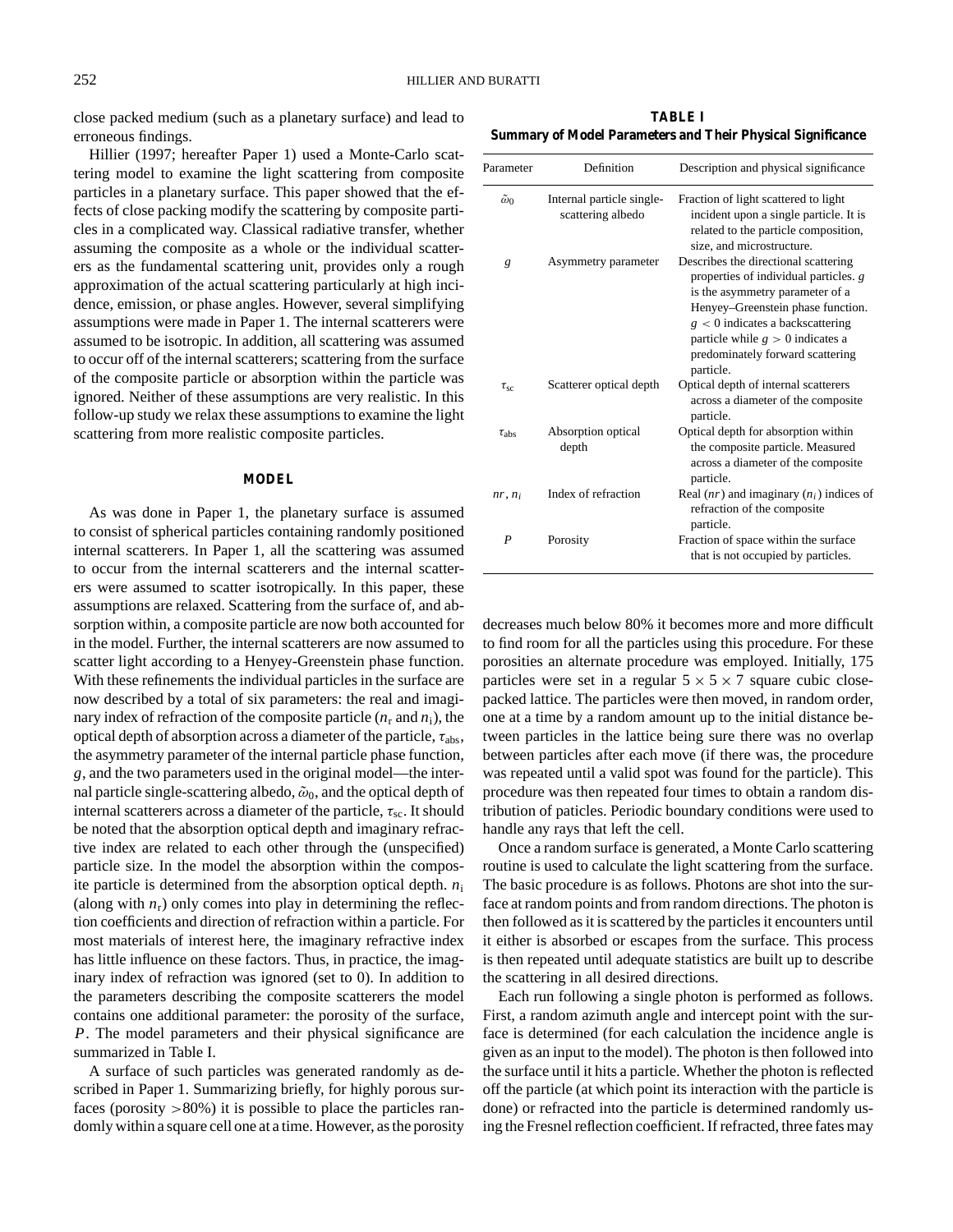befall the photon: It may be absorbed by the composite particle, encounter an internal scatterer, or make it through to the far boundary of the composite particle. A random distance, based upon the probability (as a function of the input absorption or scattering optical depth) of the photon traveling a given distance before being absorbed or encountering an internal scatterer is calculated. These distances are then compared with the distance to the far boundary of the particle and the smallest of these distances determines the photon's fate. If it is absorbed the run is complete. If it encounters an internal scatterer, it will either be absorbed (and again the run is complete) or be scattered with the probability being determined from the particle single-scattering albedo. If scattered, a new direction for the photon is determined randomly, weighted by the phase function. The calculation within the particle is then repeated starting from the location of the internal scatterer. If the photon reaches the far boundary, it can either be refracted out of the particle (at which point its interaction with the particle is complete) or be reflected back into the particle in which case the calculation within the particle is repeated. If the photon escapes from the composite particle, it is again followed until it encounters another particle or (if it is now traveling upward) it escapes from the surface. If it escapes, its phase angle and emission angle are recorded and placed in the appropriate bin so that the reflectance as a function of phase and emission angle can be calculated once adequate statistics are built up.

In addition to calculating the scattering from the surface, the above Monte Carlo routine was adapted for use in calculating the scattering properties (phase function and single-particle scattering albedo) of a single composite particle. These results, interesting in their own right, are needed to calculate the reflectance predicted by classical (low density) radiative transfer theory for comparison with the Monte Carlo results. These results are presented in the next section.

#### **COMPOSITE PARTICLE PROPERTIES**

In Paper I, it was found that internal scatterers within a composite particle could indeed make the particle as a whole backscattering even if the internal scatterers were isotropic. However, isotropic scatterers are not very realistic. For more realistic forward scattering particles Mishchenko and Macke (1997) and Lumme *et al.* (1997) have found that the composite particle, while less forward scattering than the individual internal scatterers, is nevertheless still forward scattering. Due to the assumptions made in Paper 1, we could not address this question but here we can examine the scattering properties of composite particles containing more realistic forward scattering particles. A typical internal scatterer would be a void within the particle or an inclusion of a material of significantly different index of refraction. A void would have an effective index of refraction of 1/*n*, where *n* is the index of refraction of the composite particle as a whole, while an inclusion would have an index of refraction equal to *m*/*n*, where *m* is the index of refraction of the inclusion in a vacuum. As typical internal scatterers two cases are examined. As an example of a void, an internal scatterer



**FIG. 1.** Comparison of near wavelength size inclusion phase functions based on Mie theory to the Henyey-Greenstein phase function. The Henyey-Greenstein phase function with asymmetry parameter 0.4–0.75 provides a reasonable fit to the phase function expected for typical wavelength size inclusions.

with an index of refraction of  $1/1.55$  (1.55 was chosen as a typical refractive index of silicates in the visible) was examined. A second case with an index of refraction of 2/1.55 was examined as an example of an inclusion. The scatterers were assumed to be on the order of a wavelength in size (three cases were examined with a size parameter of  $x = \pi/2$ ,  $\pi$ , and  $2\pi$  corresponding to diameters of 1/2, 1, and 2 times the wavelength). Mie theory was used to determine the scattering properties of these scatterers. While the internal scatterers are likely not spherical and recent results (Lumme and Rahola 1998) do suggest some dependence of the light scattering properties on particle shape at size parameters of a few, Mie theory should still be a sufficient approximation at these small particle sizes (Pollack and Cuzzi 1980) at least for our purposes. The results are shown in Fig. 1. Also shown is the Henyey-Greenstein phase function employed in this study. As can be seen, a Henyey-Greenstein phase function with an asymmetry parameter ranging from 0.4 to 0.75 provides a reasonably good fit to the actual phase function of these inclusions. Thus, the Henyey-Greenstein phase function with an asymmetry parameters in this range should be a good approximation of actual internal scatterers and this function is employed throughout the rest of this paper. In our nominal models we have assumed an asymmetry parameter of  $g = 0.6$ .

Our results for the phase function and albedo of the composite particle, assuming no absorption within the composite particle, are shown in Figs. 2 and 3. With no internal scatterers, the distinctive rainbow and glory features associated with scattering from transparent spherical particles are seen. It should also be noted that as a test of our code our Monte Carlo results agree well with the predictions based on geometric optics (van de Hulst 1981) in the case of no internal scatterers. As expected, these features decrease as the optical depth of scatterers increases. They are still visible at an optical depth of one but are almost completely eliminated for optical depths greater than three. The asymmetry parameter and single-particle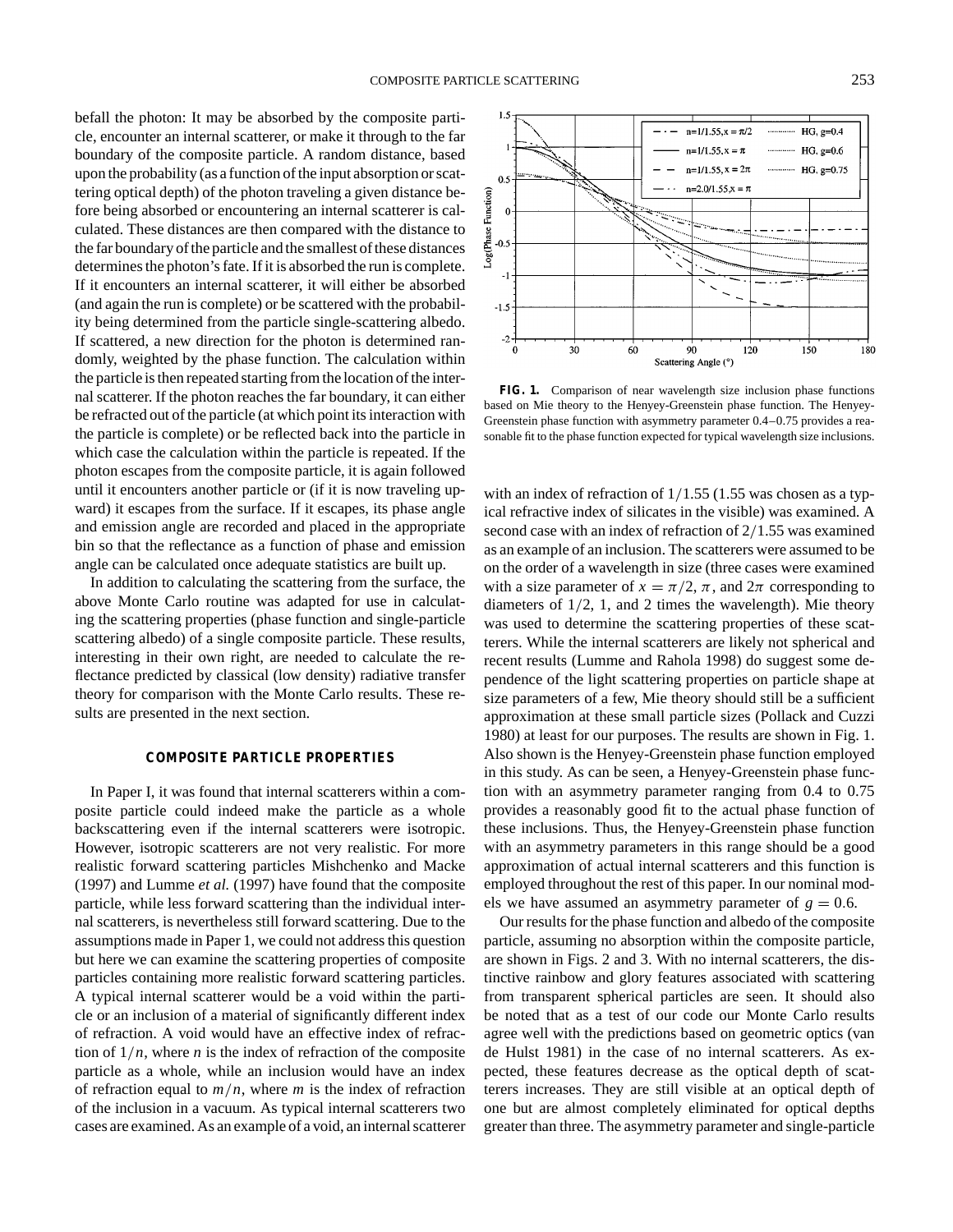

**FIG. 5.** Ratio of Monte Carlo calculations to predictions of classical radiative transfer as a function of porosity, emission angle, and phase angle at an incidence angle of 45◦.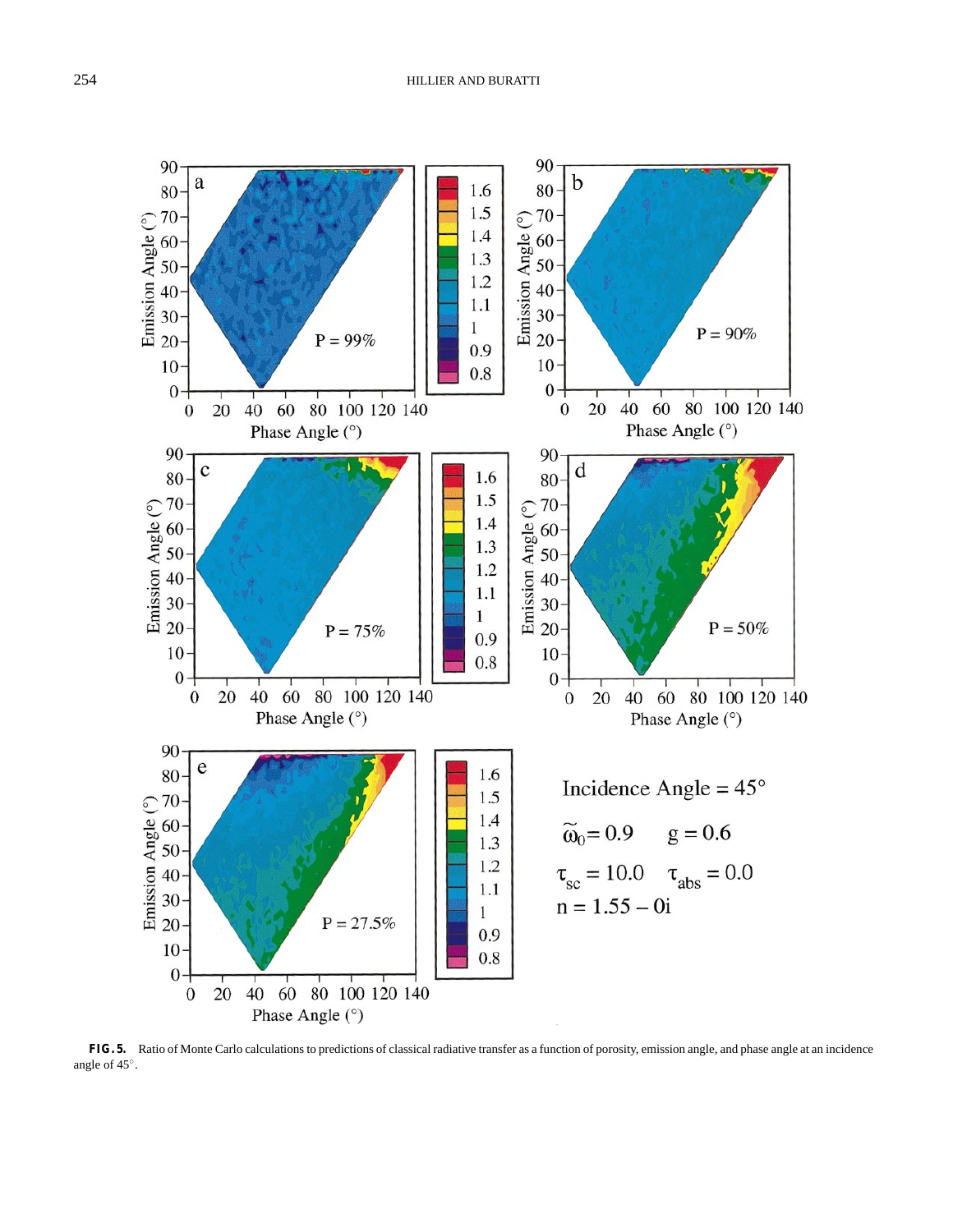

**FIG. 6.** Ratio of Monte Carlo calculations to predictions of classical radiative transfer as a function of porosity, emission angle, and phase angle at an incidence angle of 85◦.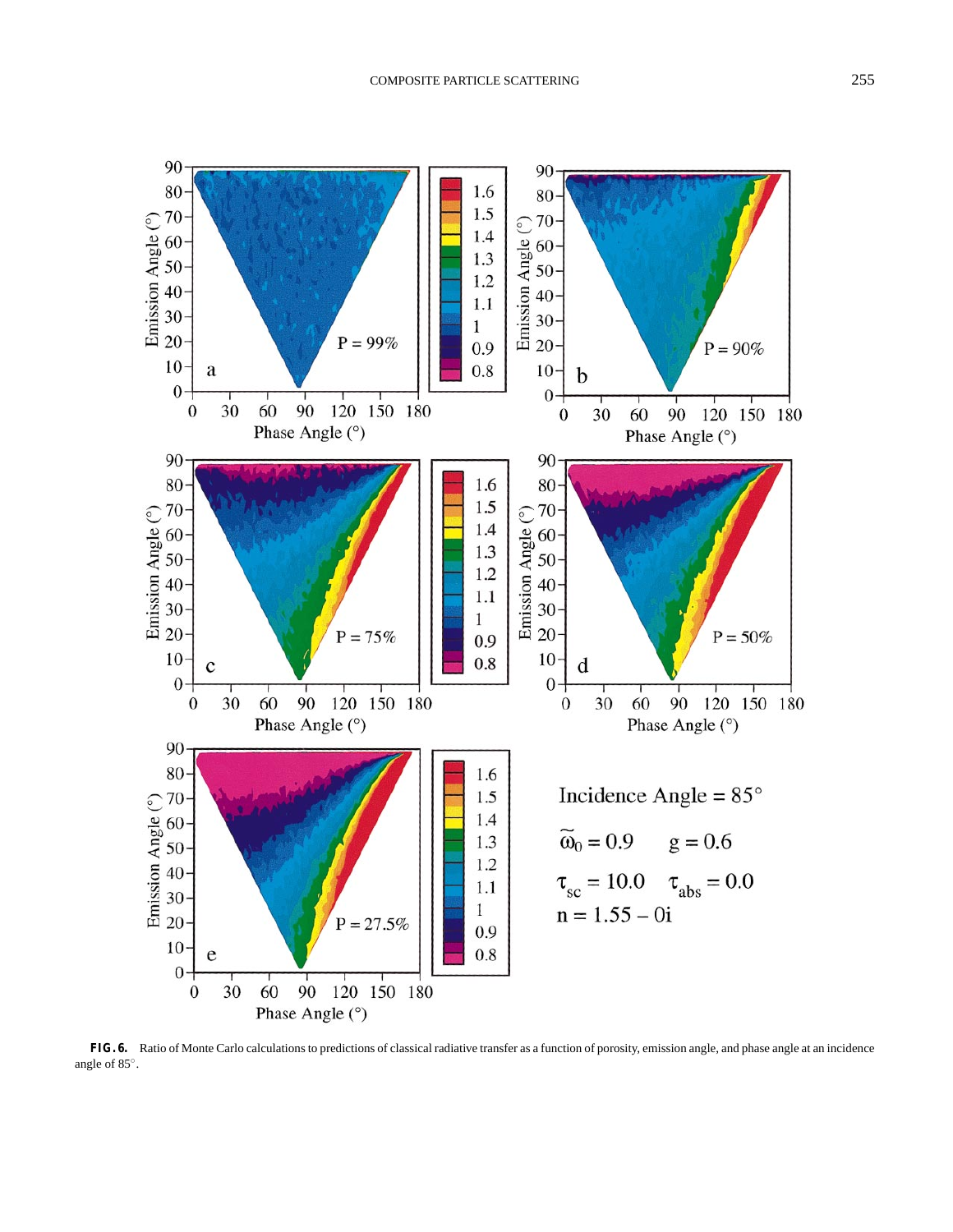

**FIG. 2.** Particle phase function for the composite particles as a function of internal scatterer optical depth.  $g = 0.6$  for the individual scatterers is assumed.

scattering albedo of the composite particles are given in Table II. While the asymmetry parameter of the composite particles may approach zero, the composite particles remain forward scattering except at very high internal scatterer optical depths. For low albedo internal scatterers the composite particle remains significantly forward scattering for all optical depths (Table III). This is due, at least in part, to the fact that most of the reflected light in this case comes from reflection off of the composite particle surface. If we remove this contribution (by setting the index of refraction to 1) the degree of forward scattering is reduced but is still larger than that seen for the higher albedo internal scatterers (Table III). Thus, while it is possible to reduce the degree of forward scattering to nearly isotropic particles, composite particles containing realistic internal scatterers remain forward of isotropic scattering. Only for very large numbers of internal scatterers may the composite become significantly backscattering. These results are in full agreement with the conclusions of Mishchenko and Macke (1997) and Lumme *et al.* (1997).



**FIG. 3.** Particle phase function for the composite particles as a function of internal scatterer optical depth.  $g = 0.4$  for the individual scatterers is assumed.

**TABLE II Asymmetry Parameter and Albedo of a Transparent (***τ***abs = 0***.***0) Composite Particle**

| $\tau_{sc}$ | g                                                  | $\tilde{\omega}_0$ |
|-------------|----------------------------------------------------|--------------------|
|             | $\tilde{\omega}_{0_{\rm int}} = 0.9$ ; $g_i = 0.6$ |                    |
| 0.0         | 0.619                                              | 1.000              |
| 1.0         | 0.472                                              | 0.874              |
| 3.0         | 0.293                                              | 0.680              |
| 5.0         | 0.199                                              | 0.548              |
| 10.0        | 0.071                                              | 0.372              |
| 100.0       | $-0.038$                                           | 0.210              |
|             | $\tilde{\omega}_{0_{\rm int}} = 0.9$ ; $g_i = 0.4$ |                    |
| 0.0         | 0.619                                              | 1.000              |
| 1.0         | 0.414                                              | 0.871              |
| 3.0         | 0.210                                              | 0.676              |
| 5.0         | 0.112                                              | 0.547              |
| 10.0        | $-0.020$                                           | 0.387              |
| 100.0       | $-0.107$                                           | 0.249              |

*Note.*  $n = 1.55$  is assumed.

#### **SURFACE SCATTERING PROPERTIES**

Results for two nominal models representing a dark ( $\tilde{\omega}_0$  = 0.1;  $g = 0.6$ ;  $\tau_{\text{sc}} = 10.0$ ;  $\tau_{\text{abs}} = 0.0$ ;  $n = 1.55 - 0i$ ) and bright  $(\tilde{\omega}_0 = 0.9; g = 0.6; \tau_{sc} = 10.0; \tau_{abs} = 0.0; n = 1.55 - 0i)$  surface were calculated for porosities of 27.5, 50, 75, 90, and 99% at three representative incidence angles of 5◦, 45◦, and 85◦. The results were then compared to the predictions of classical radiative transfer theory assuming the single particle scattering albedo and phase function calculated above. Following our previous paper, a shadow hiding opposition surge following Hapke's (1986) formulation was included with width parameter,  $h = -3/8 \ln(P)$ , where *P* is the porosity and amplitude parameter  $B_0 = 0.75$  in the radiative transfer calculation (because our modeling does not

**TABLE III Asymmetry Parameter and Albedo of a Transparent**  $(\tau_{\text{abs}} = 0.0)$  Composite Particle

| $\tau_{sc}$ | g                                                               | $\tilde{\omega}_0$ |
|-------------|-----------------------------------------------------------------|--------------------|
|             | $\tilde{\omega}_{0_{int}} = 0.1$ ; $g_i = 0.6$                  |                    |
| 0.0         | 0.619                                                           | 1.000              |
| 1.0         | 0.627                                                           | 0.475              |
| 3.0         | 0.516                                                           | 0.172              |
| 5.0         | 0.424                                                           | 0.115              |
| 10.0        | 0.071                                                           | 0.372              |
| 100.0       | 0.393                                                           | 0.100              |
|             | $\tilde{\omega}_{0_{\text{int}}} = 0.1$ ; $g_i = 0.6$ ; $n = 1$ |                    |
| 1.0         | 0.583                                                           | 0.072              |
| 3.0         | 0.512                                                           | 0.039              |
| 5.0         | 0.415                                                           | 0.025              |
| 10.0        | 0.236                                                           | 0.015              |
| 100.0       | 0.018                                                           | 0.009              |

*Note.*  $n = 1.55$  is assumed.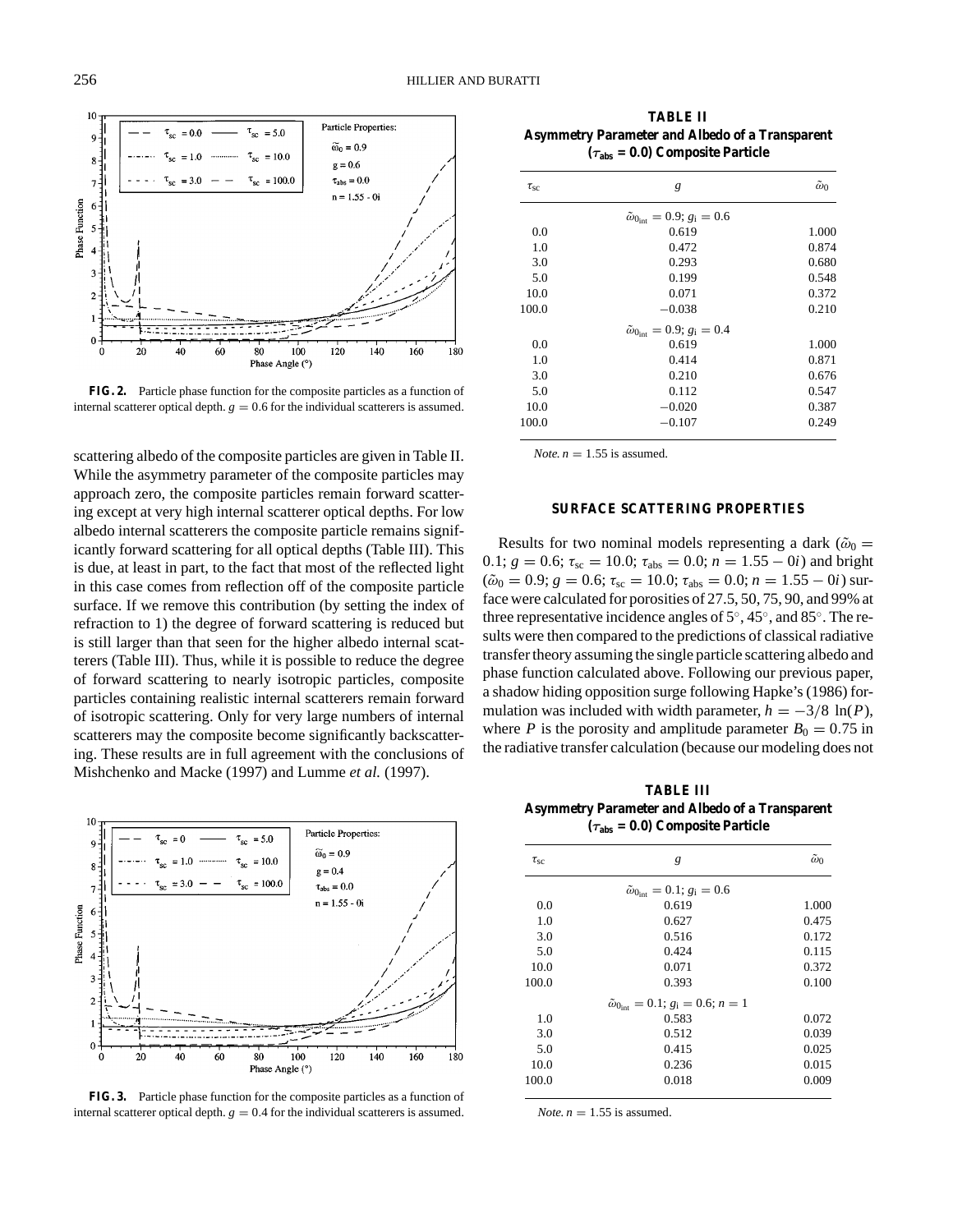

**FIG. 4.** Ratio of Monte Carlo calculations to radiative transfer results as a function of porosity at an incidence angle of 5◦.

account for coherence the effects of coherent backscatter do not appear). As before, these parameters provide a good fit to the opposition surge found in the Monte Carlo results.

The ratios of the Monte Carlo calculations to the predictions of classical radiative transfer assuming the composite particle phase function for the bright surface are shown as a function of porosity and phase and emission angle in Figs. 4–6. A ratio of one indicates that classical radiative transfer provides a good fit to the data while significant deviations from one indicate where the radiative transfer approximation starts to break down. As expected, radiative transfer provides a good approximation at high porosities: at a porosity of 99% the ratio remains near one at all phase, emission, and incidence angles. However, even for porosities as high as 90% significant deviations are seen with classical radiative transfer calculations underestimating the scattering at phase angles  $>60°$  by 10% or more. As the porosity is reduced further, these discrepancies increase. In general, compacting the surface tends to brighten the surface at most viewing and illumination geometries, but especially so at high phase angles where the discrepancy can reach 100% or more for a highly compacted surface. This is the same behavior suggested by the simpler model employed in Paper 1 and suggests that using a model based on classical radiative transfer will yield more forward scattering particles than the true composites. However, while more forward scattering than the composites, they are, as found in Paper 1, less forward scattering than the internal scatterers.

While the underestimation of the scattering by radiative transfer increases as the phase angle is increased, the opposite effect is seen with the emission angle. The ratio of the Monte Carlo to radiative transfer results decreases as the emission angle is increased. In fact, the general trend for the surface to brighten reverses and radiative transfer theory overestimates the scattering at very high emission angles as long as the phase angle remains moderate. The opposite trend was found in Paper 1 where it was found that the underestimation of the scattering by radiative transfer increased with increasing emission angle. However, the

data were binned in 2.5◦ wide bins in emission (and phase) angle and thus data from a variety of phase angles were included in each emission angle bin. Because the highest phase data would be included in the highest emission angle data, this might tend to skew the results toward higher ratios at higher emission angles. A reexamination of the data (assuming isotropic particles) shows that it indicates a similar trend with the ratio decreasing as the emission angle increases, though less severely than seen in the current paper. This observation may also provide an alternative explanation for the earlier paper's finding that the ratio falls off near opposition at high incidence angles. At high incidence angles, data near 0◦ phase angle will necessarily be at grazing emergence, and the fall off seen at low phase angle in this case may in fact be due to the high emission angle rather than the low phase angle.

Why is the scattering relatively lower than expected at high emission angle? One possible explanation is that light that escapes from a particle heading nearly straight upward toward the planet's surface will tend to come from the upper regions of a particle while light that leaves at higher emission angles (or is scattered back down into the surface) will generally come from regions of the particle more deeply imbedded in the surface. For a close-packed surface, a particle will occupy a significant fraction of an optical depth in the surface. Thus, though the light may emerge from the same particle, that which is scattered at low emission angle will generally exit the particle higher in the surface than light scattered at higher emission angles. Therefore, light scattered at more grazing emergence, generally exiting at points deeper in the surface, will have less of a chance of escaping before being absorbed or rescattered by another particle, leading to a reduction in the reflectance at high emission angles. If this explanation is true, then the magnitude of the effect should be greatest for the spherical particles assumed here and may be reduced for the more irregularly shaped particles one would expect to find in a typical planetary surface. However, it seems likely to occur at some level for such particles as well.



**FIG. 7.** Ratio of Monte Carlo calculations to radiative transfer results as a function of porosity at an incidence angle of 5◦.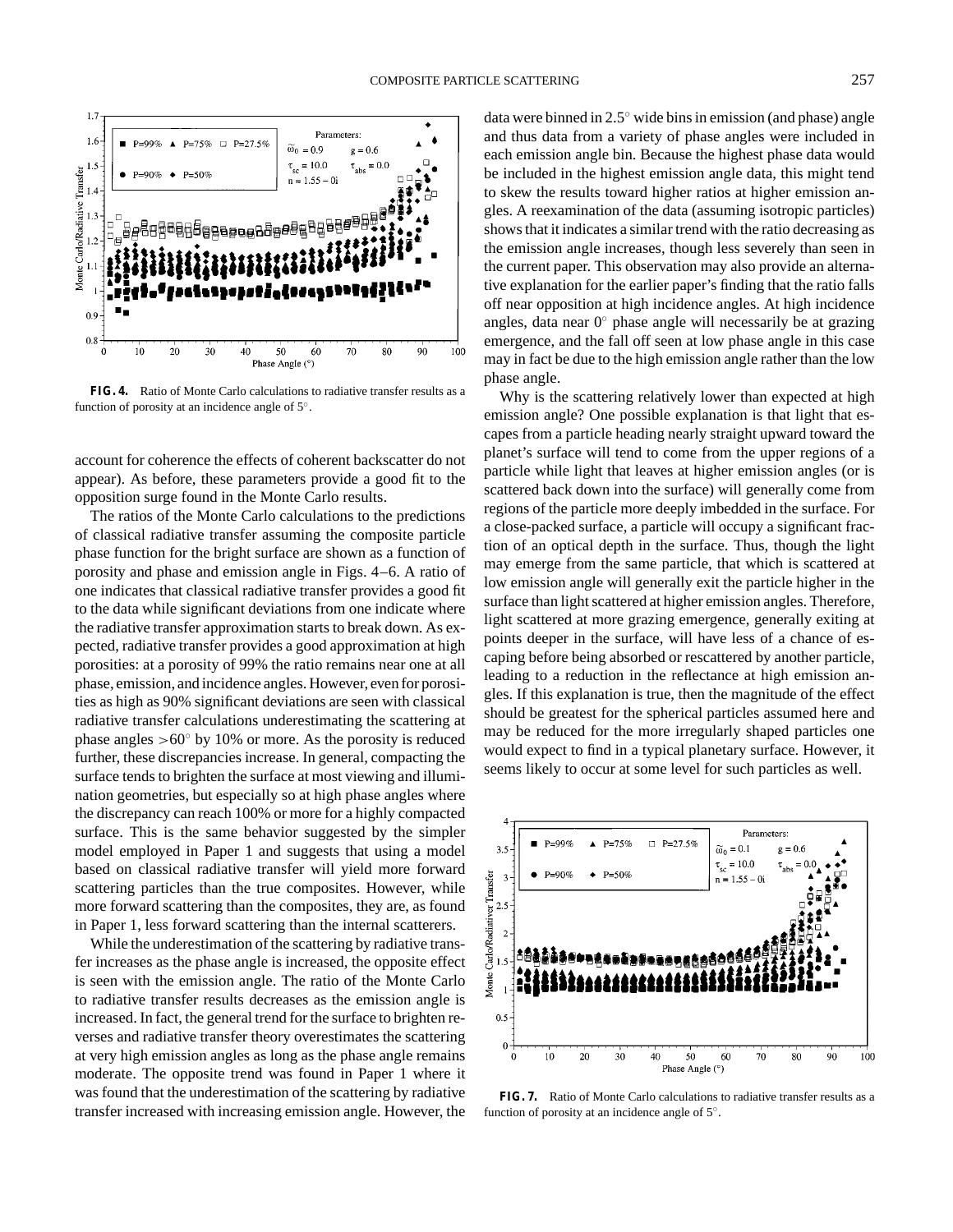

**FIG. 8.** Ratio of Monte Carlo calculations to predictions of classical radiative transfer as a function of porosity, emission angle, and phase angle at an incidence angle of 45◦.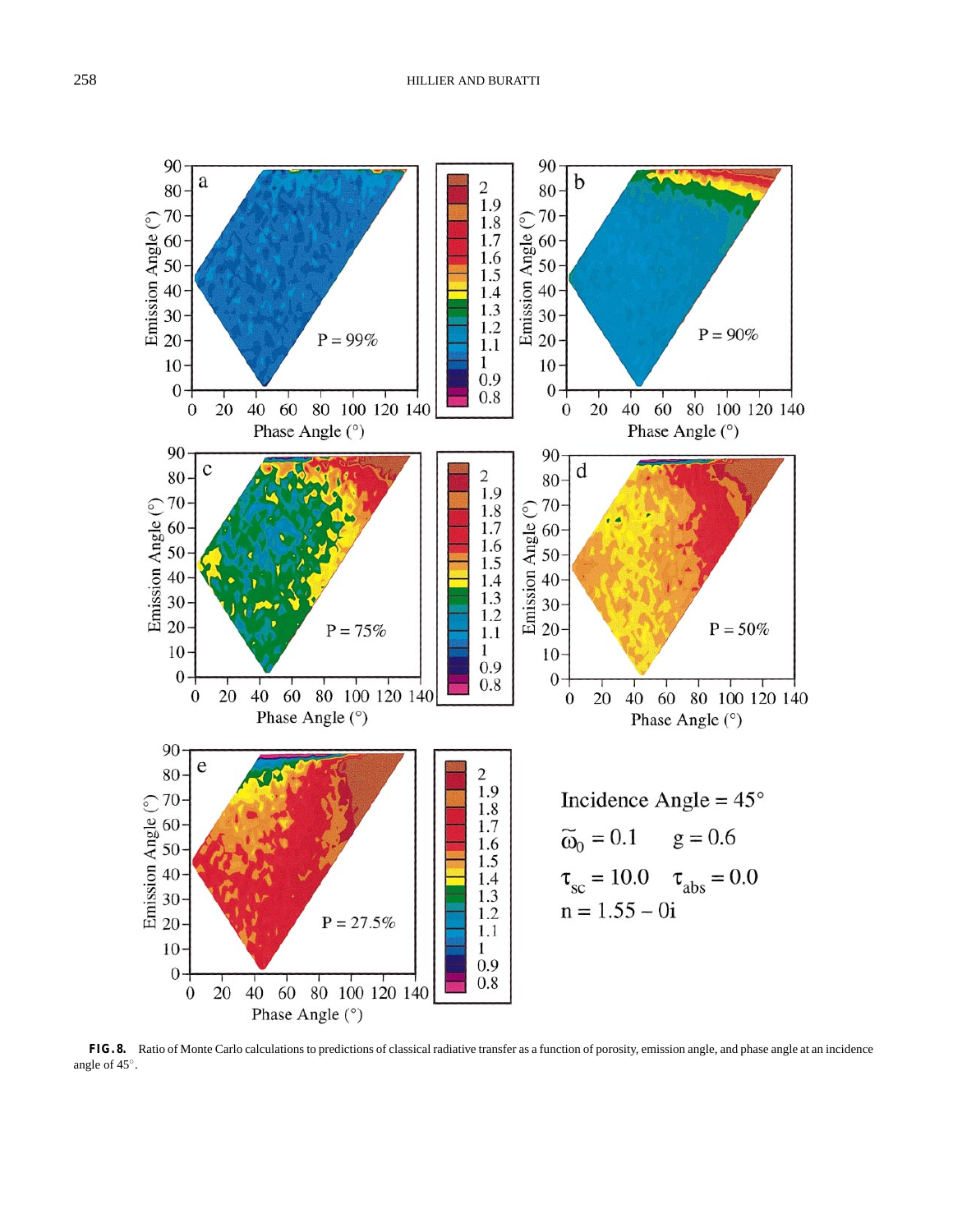

**FIG. 9.** Ratio of Monte Carlo calculations to predictions of classical radiative transfer as a function of porosity, emission angle, and phase angle at an incidence angle of 85◦.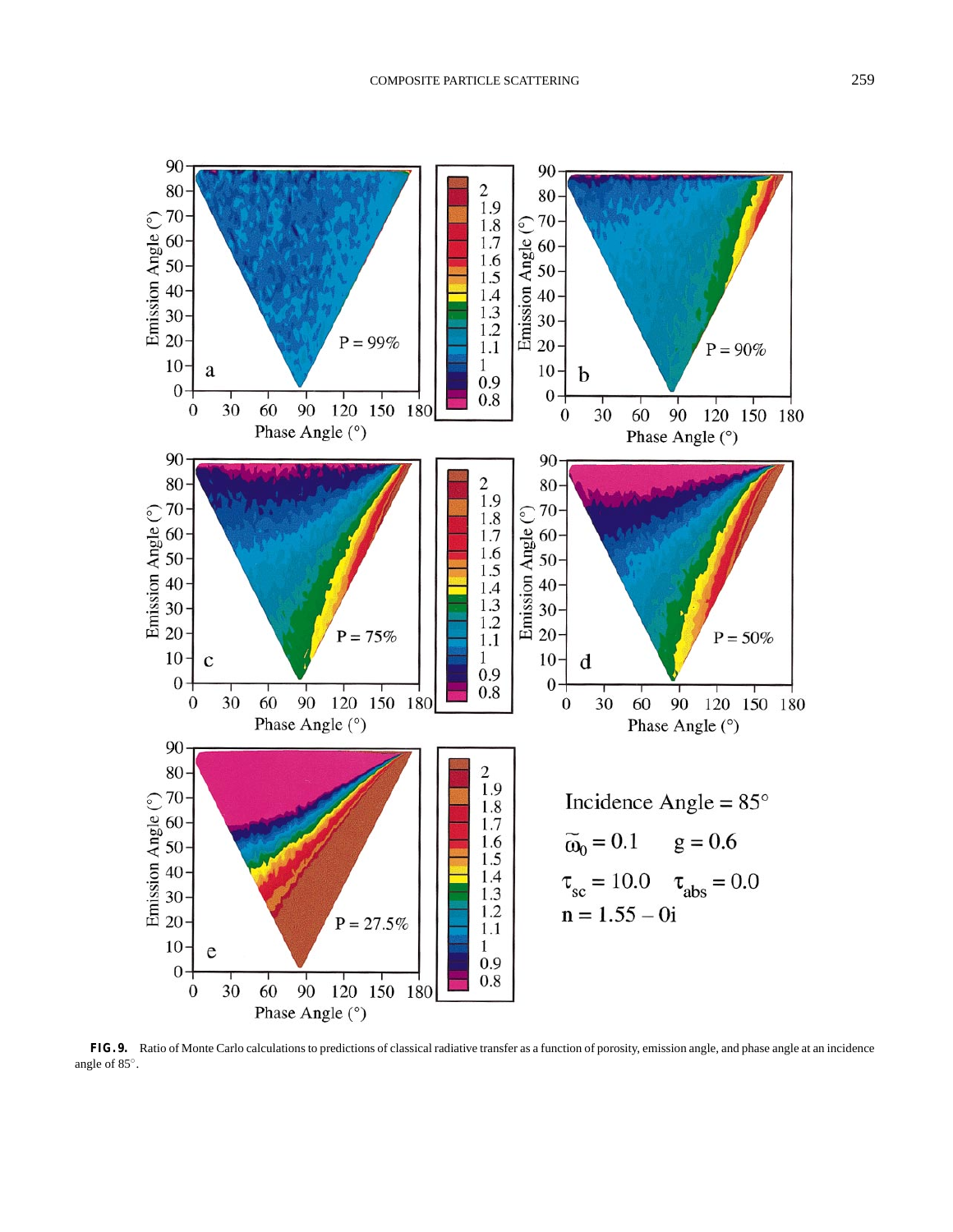The ratios of the Monte Carlo to radiative transfer results for the dark surface as a function of porosity, phase angle, and emission angle are shown in Figs. 7–9. While trends similar to those found for the bright surface are seen, the discrepancies between the Monte Carlo and radiative transfer results are larger at lower albedos. As the albedo is lowered, the singly scattered component becomes more important. Thus the larger discrepancy at lower albedos can readily be explained by the fact that, as reported in Paper 1 and by Pelteniemi and Lumme (1992), the effects of compaction are seen most strongly in the singly scattered component of the scattering. In contrast to the singly scattered component, the multiply scattered light tends to lose memory of its original path in the surface, becoming more isotropic and thus it is less influenced by the compaction state of the surface.

# **CONCLUSIONS**

In our original study (Paper 1) we studied the light scattering from a planetary surface consisting of composite particles. However, several simplifying assumptions (isotropic internal scatterers, no scattering off of, or absorption within the composite particle) were made in our initial study. In this follow-up study these assumptions were relaxed. While the model has been refined, most of the conclusions of the original paper remain valid.

Mishchenko and Macke (1997) found that, for realistic forward scattering internal scatterers, composite particles remain nearly isotropic to forward scattering except at very large internal scatterer optical depths. Our original study, which assumed isotropic internal scatterers, could not address this question. However, in this study we confirm Mishchenko and Macke's result.

As expected, classical radiative transfer provides a good approximation in the low density limit. However, even for porosities as high as 90% significant deviations from classical radiative transfer are seen, particularly at high incidence, emission, and phase angles. The effects of close packing are most pronounced at high phase angles where classical radiative transfer significantly underestimates the scattering. These results indicate that models based on classical radiative transfer will yield more forward scattering asymmtery parameters than the true composites, though still less than the individual internal scatterers. The effects of close packing modify the scattering by composite particles in a complicated way. Classical radiative transfer, whether assuming the composite particle as a whole or the individual scatterers as the fundamental scattering unit provides only a rough approximation of the actual scattering. Similar conclusions were reached in Paper 1. In a departure from our previous conclusions, however, we find that compaction decreases, rather than increases, the scattering expected at high emission but moderate phase angles. Despite this last disagreement, most of the conclusions of our original paper remain valid. In particular, our cautionary note that models based on classical radiative transfer should be avoided if possible and, where this is impractical, one

should at least exercise caution in interpreting the derived parameters in terms of the actual physical properties of the surface remains in force.

# **ACKNOWLEDGMENTS**

This work was performed at the Jet Propulsion Laboratory, California Institute of Technology, under contract to the National Aeronautics and Space Administration. The research was supported by the NASA Planetary Astronomy and Planetary Geology and Geophysics Programs.

# **REFERENCES**

- Bowell, E., B. Hapke, D. Domingue, K. Lumme, J. Peltoniemi, and A. W. Harris 1989. Applications of photometric models to Asteroids. In *Asteroids II* (R. Binzel, T. Gehrels, and M. Matthews, Eds.), pp. 524–556. Univ. of Arizona Press, Tucson.
- Buratti, B. 1985. Application of radiative transfer model to bright icy satellites. *Icarus* **61**, 208–217.
- Domingue, D., B. W. Hapke, G. W. Lockwood, and D. T. Thompson 1991. Europa's phase curve: Implications for surface structure. *Icarus* **90**, 30– 42.
- Domingue, D., B. Hartman, and A. Verbiscer 1997. The scattering properties of natural terrestrial snows versus icy satellite surfaces. *Icarus* **128**, 28– 48.
- Giese, R. H., K. Weiss, R. H. Zerull, and T. Ono 1978. Large fluffy particles: A possible explanation of the optical properties of interplanetary dust. *Astron. Astrophys.* **65**, 265–272.
- Hapke, B. 1981. Bidirectional reflectance spectroscopy. 1. Theory. *J. Geophys. Res.* **86**, 3039–3054.
- Hapke, B. 1984. Bidirectional reflectance spectroscopy. 3. Correction for macroscopic roughness. *Icarus* **59**, 41–59.
- Hapke, B. 1986. Bidirectional reflectance spectroscopy. 4. The extinction coefficient and the opposition effect. *Icarus* **67**, 264–280.
- Hapke, B. 1996. Are planetary regolith particles backscattering? Response to a paper by M. Mishchenko. *J. Quant. Spectrosc. Radiat. Trans.* **55**, 837– 848.
- Helfenstein, P. A., J. Veverka, and P. C. Thomas 1988. Uranus satellites: Hapke parameters from Voyager disk-integrated photometry. *Icarus* **74**, 231–239.
- Helfenstein, P., and J. Veverka 1987. Photometric properties of lunar terrains derived from Hapke's equation. *Icarus* **72**, 342–357.
- Helfenstein, P., and J. Veverka 1989. Physical characterization of asteroid surfaces from photometric analysis. In *Asteroids II* (R. Binzel and M. Matthews, Eds.), pp. 557–593. Univ. of Arizona Press, Tucson.
- Hillier, J. K. 1997. Scattering of light by composite particles in a planetary surface. *Icarus* **130**, 328–335.
- Hillier, J., J. Veverka, P. Helfenstein, and P. Lee 1994. Photometric diversity of terrains on Triton. *Icarus* **109**, 296–312.
- Lumme, K., and J. Rahola 1998. Comparison of light scattering by stochastically rough spheres, best-fit spheroids and spheres. *J. Quant. Spectrosc. Radiat. Trans.* **60**, 439–450.
- Lumme, K., J. Rahola, and J. W. Houvenier 1997. Light scattering by dense clusters of spheres. *Icarus* **126**, 455–469.
- McGuire, A. F., and B. W. Hapke 1995. An experimental study of light scattering by large, irregular particles. *Icarus* **113**, 134–155.
- Mishchenko, M. I. 1994. Asymmetric parameters of the phase function for densely packed scattering grains. *J. Quant. Spectrosc. Radiat. Trans.* **52**(1), 95–110.